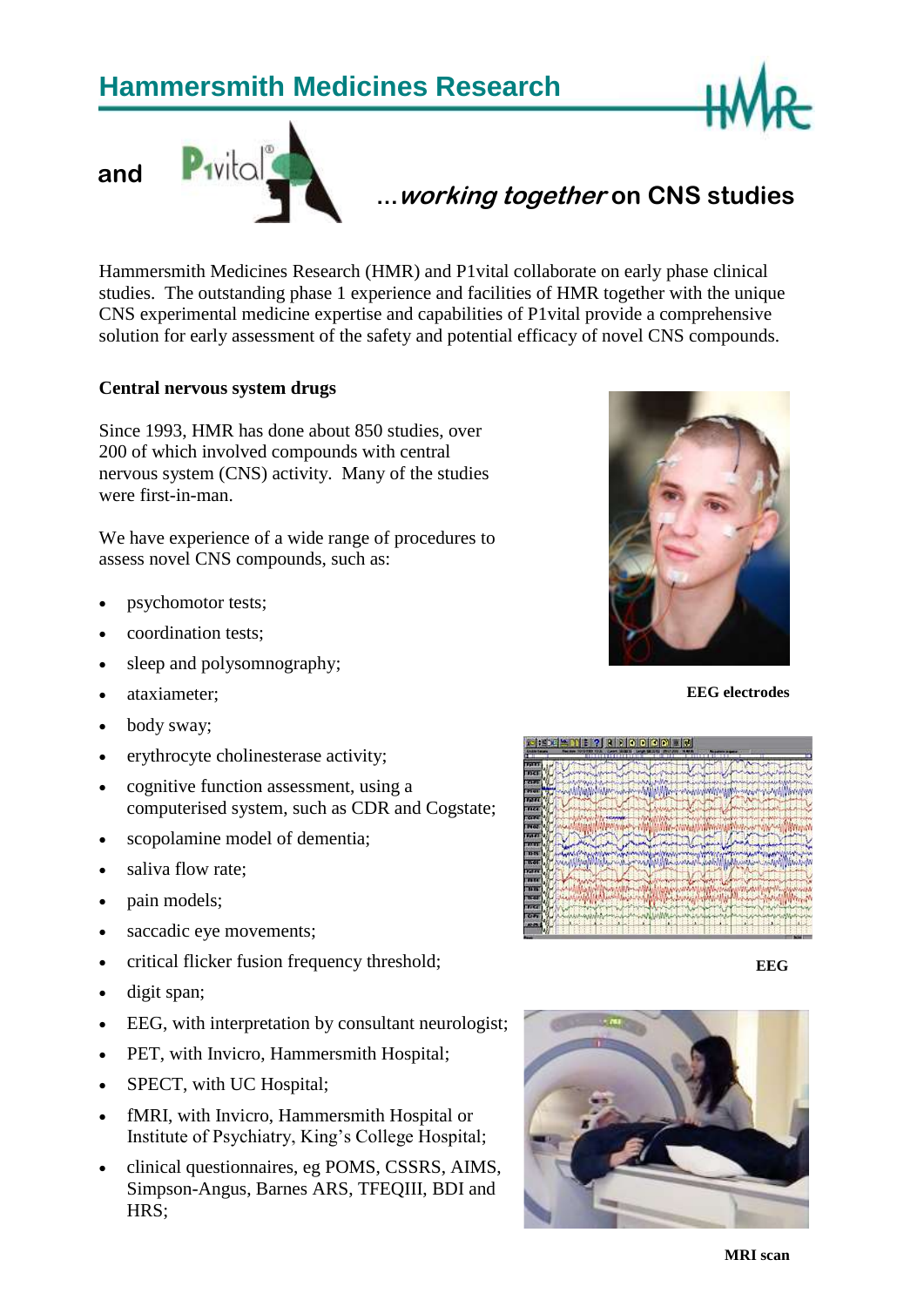

- simple and choice reaction times;
- visual analogue rating scales;
- tyramine challenge tests, to assess MAO-B inhibition; and
- $5-HT<sub>1A</sub>$ -receptor mediated function tests.

#### **Types of molecule**

Types of molecule that we've studied include:

- dopamine receptor antagonists;
- cannabinoid-1 receptor inverse agonists;
- MAO-B inhibitor;
- anti-convulsants;
- anti-psychotics;
- anti-depressants;
- cholinesterase inhibitors;
- histamine  $H_3$ -receptor antagonists;
- $\bullet$  histamine H<sub>1</sub>-receptor antagonists;
- $5-HT<sub>1A</sub>$  receptor agonist;
- $M_1$  agonist;
- benzodiazepine analogues; and
- GABA inverse agonists.

### **Collaboration with P1vital**

P1vital provides a unique range of products and services in CNS experimental medicine to enable client companies to more effectively manage their risk and investment in CNS drug development. The P1vital team has extensive expertise in all aspects of CNS drug discovery and development. That enables P1vital to offer its clients customised experimental medicine solutions, including:

**(reference 4)**

- consultancy and study delivery services to enable clients to assess the clinical efficacy of their early phase CNS development compounds;
- P1 vital® Oxford Emotional Test Battery (ETB), a product that can be used to assess antidepressant efficacy from Phase 1 MAD studies in healthy volunteers to Phase 2 POC studies in patients.



**Dose-related inhibition of red-cell cholinesterase in healthy men** 

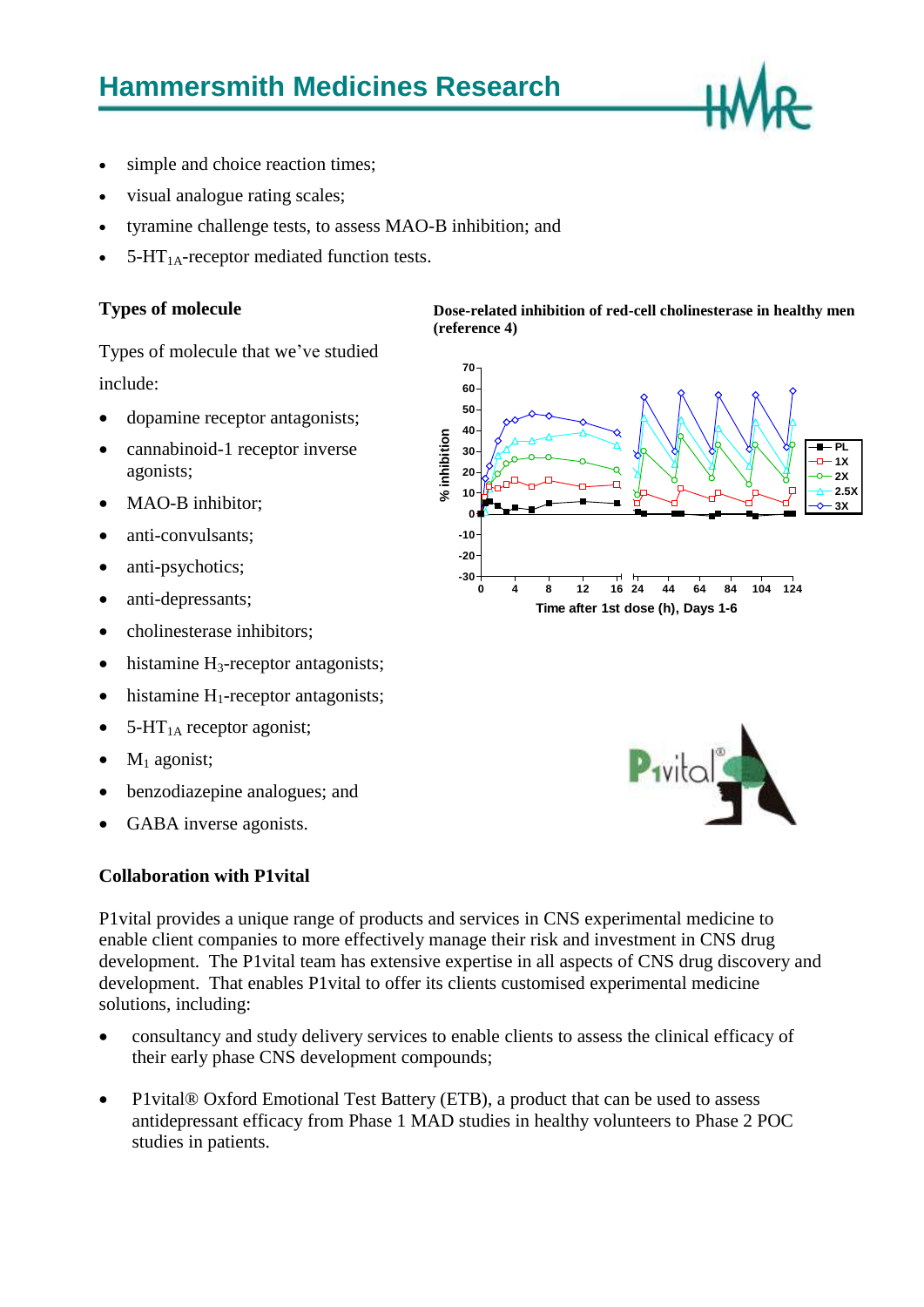

P1vital has an expanding portfolio of efficacy biomarkers for anxiety, depression, schizophrenia, cognitive disorders, and obesity, including:

- depression: P1vital<sup>®</sup> Oxford ETB;
- depression: pharmacological fMRI;
- anxiety:  $CO<sub>2</sub>$  inhalation;
- schizophrenia: pharmacological fMRI;
- schizophrenia: bi-conditional learning;
- schizophrenia: eye tracking;
- cognitive disorders: Arena and Platform fMRI tasks; and
- obesity: universal eating monitor.

P1vital is expanding its portfolio of validated CNS efficacy biomarkers through a pre-competitive consortium agreement with AstraZeneca, GlaxoSmithKline, Lundbeck, Organon *(a subsidiary of Merck)* and Pfizer.

P1vital has established collaborations with internationally renowned opinion leaders in psychiatry, neuroscience and obesity, linked through a network of university hospitals and clinical research facilities within the UK. Through its network of key opinion leaders, P1vital provides the following.

- Translational tools for making more rapid and effective decisions in Phase 1 and Phase 2 clinical development of drugs for CNS disorders and obesity.
- Innovative clinical science in collaboration with its university research teams.
- Synergy through combining CNS drug discovery and development expertise with the strong clinical science base in the UK.
- Expertise in clinical project and quality management to recognised industry and regulatory standards*.*

To discuss your needs, please contact:

Malcolm Boyce, Managing Director EnquiriesTeam@hmrlondon.com

020 8961 4130

**Hammersmith Medicines Research Cumberland Avenue London NW10 7EW UK**